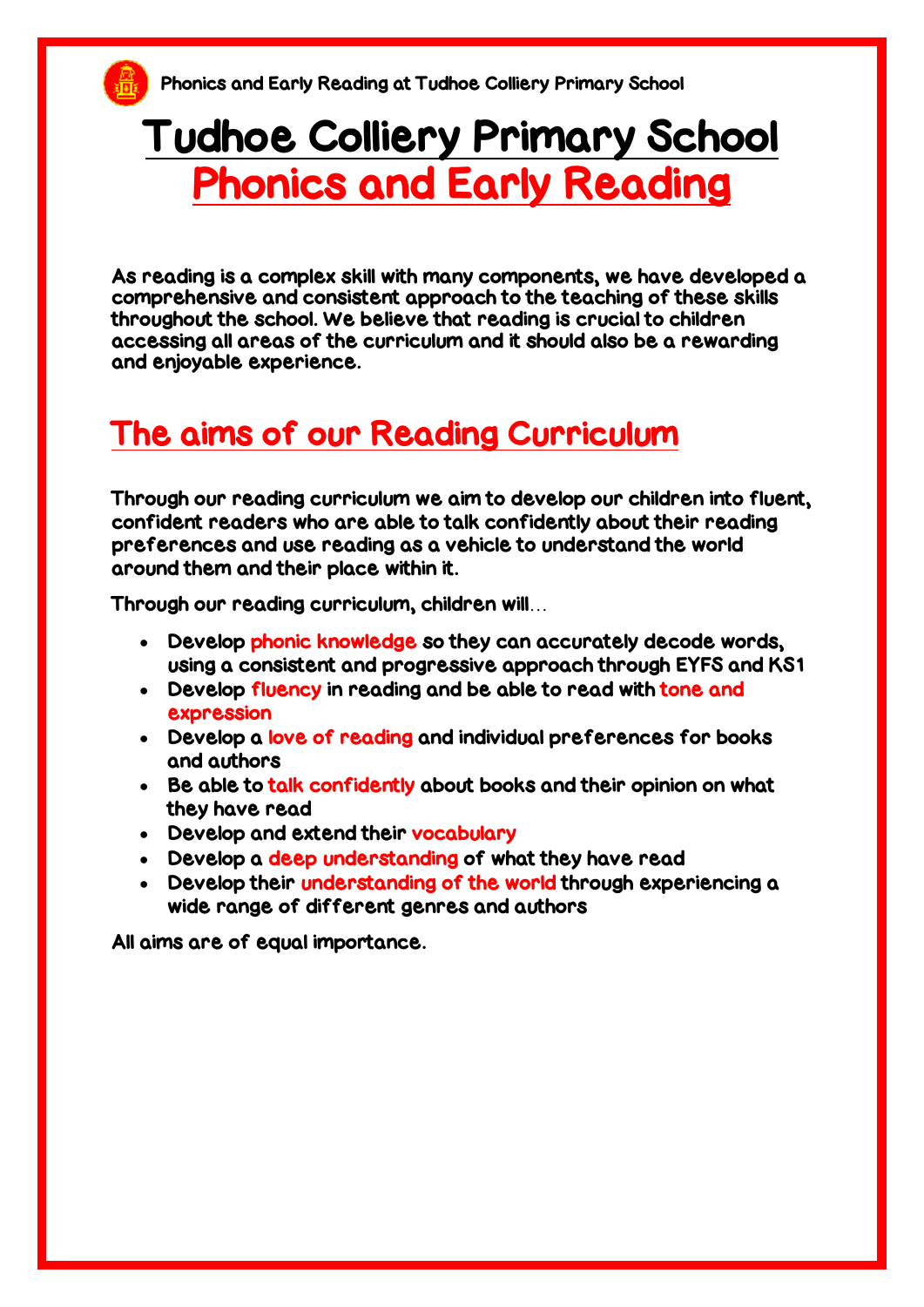#### How will we achieve it? An overview**…**

| <b>Aim</b>                                                                                                                                                   | Why?                                                                                                                                                                                                                                                                                                                                                                                                                                                                                                                                                                                              | How?                                                                                                                                                                                                                                                                                                                                                                                                                                                                                                                                                                                                                                                                               |
|--------------------------------------------------------------------------------------------------------------------------------------------------------------|---------------------------------------------------------------------------------------------------------------------------------------------------------------------------------------------------------------------------------------------------------------------------------------------------------------------------------------------------------------------------------------------------------------------------------------------------------------------------------------------------------------------------------------------------------------------------------------------------|------------------------------------------------------------------------------------------------------------------------------------------------------------------------------------------------------------------------------------------------------------------------------------------------------------------------------------------------------------------------------------------------------------------------------------------------------------------------------------------------------------------------------------------------------------------------------------------------------------------------------------------------------------------------------------|
| Develop our children's phonic<br>knowledge so they can<br>accurately decode words,<br>using a consistent and<br>progressive approach<br>through EYFS and KS1 | In the EEF Guidance Report 2017 for<br>'Improving Literacy in KS1,' the EEF stated<br>that 'The use of a systematic phonics<br>programme is supported by very extensive<br>evidence. Seven meta-analyses, which include<br>studies of 5-7-yearold pupils, have<br>consistently demonstrated the impact of<br>phonics on early reading.'                                                                                                                                                                                                                                                           | Consistent approach to phonics (RWI)<br>$\bullet$<br>Home reading books closely linked to phonics programme (RWI<br><b>Book Bag Books)</b><br>Regular phonics assessments and regrouping of children (half<br>$\bullet$<br>termly)<br>High levels of staffing for phonics and reading across KS1<br>Mixed groups across KS1 to maximise staffing and ensure all<br>children are in a group specific to their needs.                                                                                                                                                                                                                                                                |
| Develop fluency in reading<br>and be able to read with tone<br>and expression                                                                                | The EEF Guidance Reports for both KS1 and<br>KS2 highlight developing fluency as key to<br>improving literacy in both key stages, including<br>giving children an opportunity to read and re<br>read the same text (as children experience<br>through RWI both in school and through<br>developing their home reading)                                                                                                                                                                                                                                                                            | Use of RWI phonics books in Reception and Year 1 to consolidate<br>$\bullet$<br>and build fluency with sounds taught<br>Re reading of RWI books across three-day timetable to promote<br>$\bullet$<br>fluency<br>Daily 30-minute reading lesson across school<br>$\bullet$<br>RWI interventions built in as required<br>Reading with tone and expression focused on in Book Club and<br>during timetabled reading lessons, modelled and taught by staff                                                                                                                                                                                                                            |
| Develop a love of reading<br>and individual preferences<br>for books and authors                                                                             | Several studies show the positive impact of<br>reading for pleasure. Upon reviewing the<br>research literature, Clark and Rumbold (2006)<br>identify several main areas of the benefits to<br>reading for pleasure: Reading attainment and<br>writing ability; Text comprehension and<br>grammar; Breadth of vocabulary; Positive<br>reading attitudes; Greater self-confidence as<br>a reader; Pleasure in reading in later life;<br>General knowledge; A better understanding<br>of other cultures; Community participation;<br>and a greater insight into human nature and<br>decision-making. | Regular reading conversations with children<br>$\bullet$<br>Reading opportunities when children first arrive in a morning<br>Daily 30-minute reading lesson across school<br>$\bullet$<br>Quality class novels and stories<br>$\bullet$<br>High quality books in classrooms, regularly updated<br>Staff as reading role models<br>$\bullet$<br><b>Weekly 'Love Reading' session</b><br>'Dream Reads' set up in Reception, Year 1 and Year 2 to go<br>alongside the RWI phonics books that children can decode<br>themselves<br>One 'Love Reading' session per term where parents can visit and<br>$\bullet$<br>read with their children.<br>Storytelling and drama promoted in KS1 |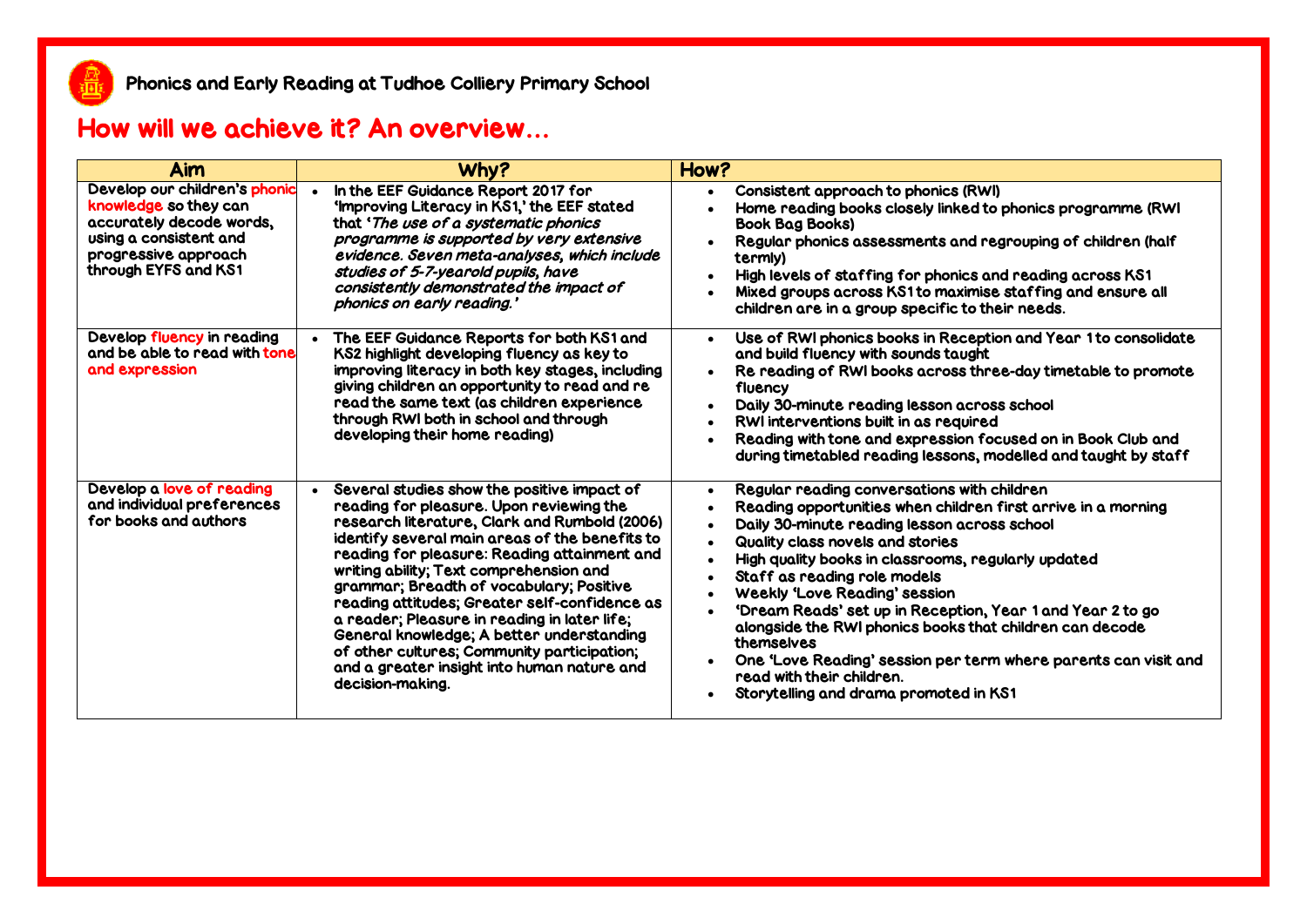

#### Phonics and Early Reading at Tudhoe Colliery Primary School

| Aim                                                                                                                    | Why?                                                                                                                                                                                                                                                                                                                                                                                                                                                 | How?                                                                                                                                                                                                                                                                                                                                                                                                                                                                                                          |
|------------------------------------------------------------------------------------------------------------------------|------------------------------------------------------------------------------------------------------------------------------------------------------------------------------------------------------------------------------------------------------------------------------------------------------------------------------------------------------------------------------------------------------------------------------------------------------|---------------------------------------------------------------------------------------------------------------------------------------------------------------------------------------------------------------------------------------------------------------------------------------------------------------------------------------------------------------------------------------------------------------------------------------------------------------------------------------------------------------|
| Be able to talk confidently<br>about books and their opinion<br>on what they have read                                 | <b>Building Communities of Engaged Readers</b><br>highlights the effectiveness of 'spontaneous<br>inside-text talk' in building a community of<br>readers. It also talks of the concept of<br>'Reading Teachers' who are not only<br>knowledgeable about texts for children, but<br>are aware of their own reading identities and<br>prepared to share their enthusiasm and<br>understanding of what being a reader means                            | Book chat modelled in Book Club and reading lessons<br>$\bullet$<br>Oracy training for all staff and promoted/utilised in reading<br>$\bullet$<br>lessons<br>Regular opportunities for children to share and recommend books<br>$\bullet$<br>to others<br>Daily 30-minute reading lesson across school<br>$\bullet$<br>Book voting station in EYFS to allow children to express opinions<br>and make decisions on which book to read                                                                          |
| Develop and extend their<br>vocabulary                                                                                 | The Oxford Language Report: Why Closing<br>the Word Gap matters highlights the impact<br>lack of vocabulary has in the classroom and<br>the wider impact to children when accessing<br>all areas of the curriculum. (OUP)                                                                                                                                                                                                                            | Vocab taught through all areas of reading<br>$\bullet$<br>Vocab discussed and modelled through Book Club and reading<br><b>sessions</b><br>Vocabulary carefully planned for as part of daily reading lessons<br>$\bullet$<br>and for books used within curriculum<br>Key words revisited throughout the day - flashcards, staff<br>$\bullet$<br>promoting language, vocabulary flipcharts                                                                                                                     |
| Develop a deep<br>understanding of what they<br>have read                                                              | The EEF raised the importance of teaching<br>reading comprehension strategies in their<br>Teaching and Learning Toolkit. These can<br>include: inferring meaning from context;<br>summarising or identifying key points; using<br>graphic or semantic organisers; developing<br>questioning strategies; and monitoring their<br>own comprehension and identifying difficulties<br>themselves and can add an additional 6<br>months reading progress. | Clear approach to teaching reading<br>$\bullet$<br>Focus on reading for understanding from Rec to Y2<br>$\bullet$<br>Verbal comprehension utilised from Rec to Y2<br>$\bullet$<br>Linked Texts used as part of Read, Write, Inc. (books with some<br>similarities to the RWI book just read). This allows for comparing,<br>discussing, expressing opinions and preferences                                                                                                                                   |
| Develop their understanding<br>of the world through<br>experiencing a wide range<br>of different genres and<br>authors | Several studies show the wider impact that<br>reading can have, outside of gains in attainment<br>and vocabulary understanding: The Literacy Trust<br>stated in their report that reading for pleasure<br>not only impacts on reading achievement but also<br>increases:<br>general knowledge, a better<br>understanding of other cultures,<br>community participation and a greater<br>insight into human nature and decision-<br>making            | Range of texts covered in each year group<br>$\bullet$<br>Varied texts for home reading, regularly updated<br>$\bullet$<br>Progression of texts used in place - quality texts for staff to<br>select from<br>Books linked to PSHCE topics where possible e.g. refugees,<br>$\bullet$<br>difference etc<br>Wide range of genres and authors available in each classroom<br>Wide range of text types available within classes e.g. newspapers,<br>$\bullet$<br>magazines, fiction books, non-fiction books etc. |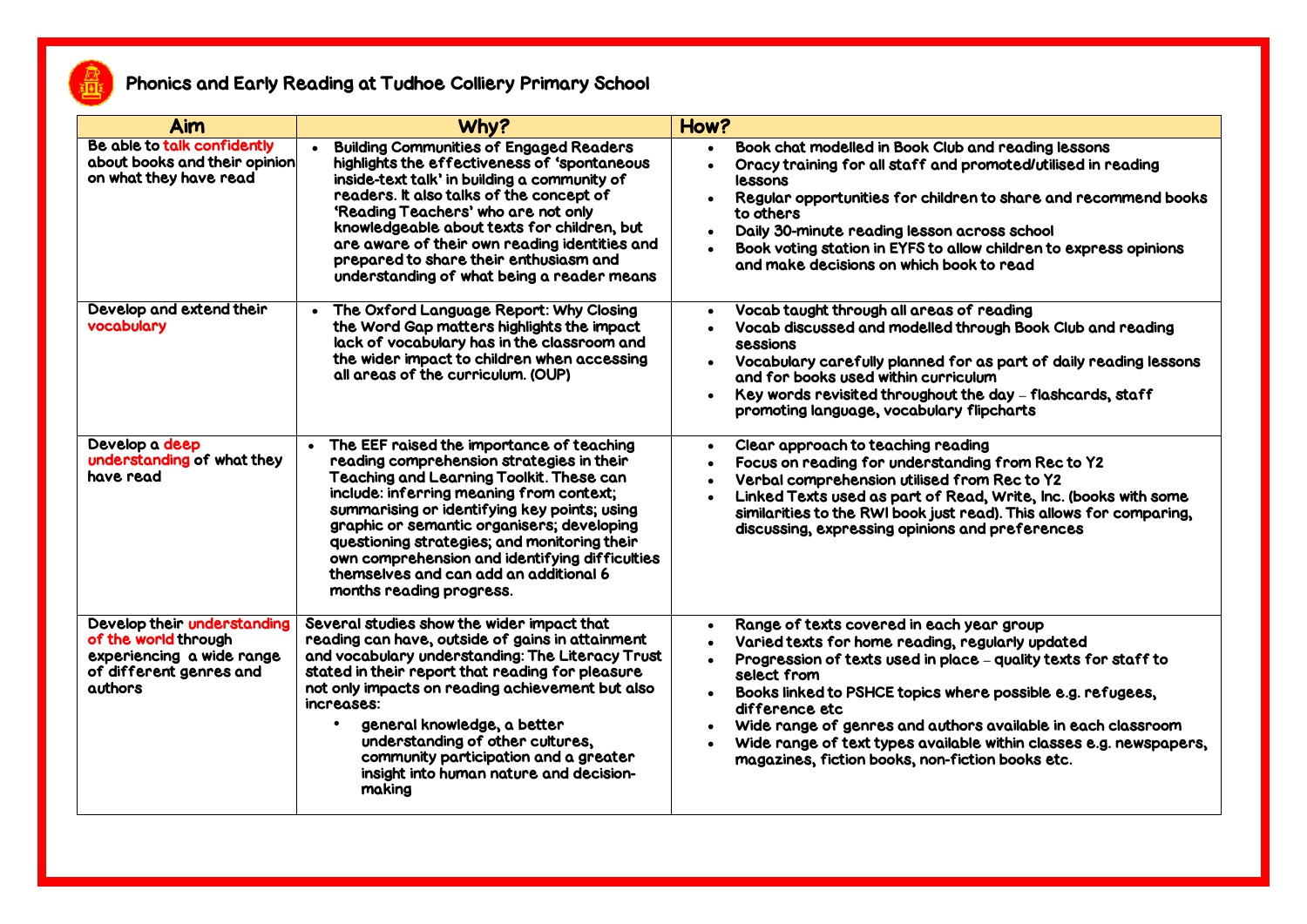### Our approach to reading

In our school, there is a consistent whole school approach to the teaching of reading. A range of reading strategies will be taught throughout all year groups, reflecting the requirements of the 2014 National Curriculum and EYFS Profile and Early Learning Goals. Reading will be taught within four main strands:

- Phonic knowledge
- Fluency
- Talking about books
- Comprehension

# Phonics

The teaching of phonics begins in Reception and is taught in discrete sessions across EYFS, Year 1 and Year 2 where needed. In KS2, phonics continues to be taught as an intervention (Fresh Start) for children who require it. We have a flexible approach which is cohort specific. At Tudhoe Colliery, we teach phonic skills using the RWI phonics programme as the basis of our work.

**Read Write Inc Speed sounds order** 

**Set 1:** 

m, a, s, d, t, i, n, p, g, o, c, k, u, b, f, e, l, h, r, j, v, y, w, z, x, th, sh, ch, qu, ng, nk.

**Set 2:** 

ay, ee, igh, ow, oo, oo, ar, or, air, ir, ou, oy.

**Set 3:** 

ea, oi, a-e, i-e, o-e, u-e, aw, are, ur, er, ow, ai, oa, ew, ire, ear, ure, tion, cious, tious.

**Additional sounds taught in preparation for the Phonics Screening Check:**  ue, ie, au, e-e, kn, ck, wh, ph.

#### Progression in Phonics

Reception children begin to learn the first 26 phonic sounds from the 'Read, Write, Inc' phonics programme when they enter Reception Class. This is taught using the RWI procedure: children will work on 3-5 phonemes per week throughout the first term with regular consolidation.

Tricky words are introduced gradually as 'red words' for the children to learn at home and in school. Children are continually assessed during and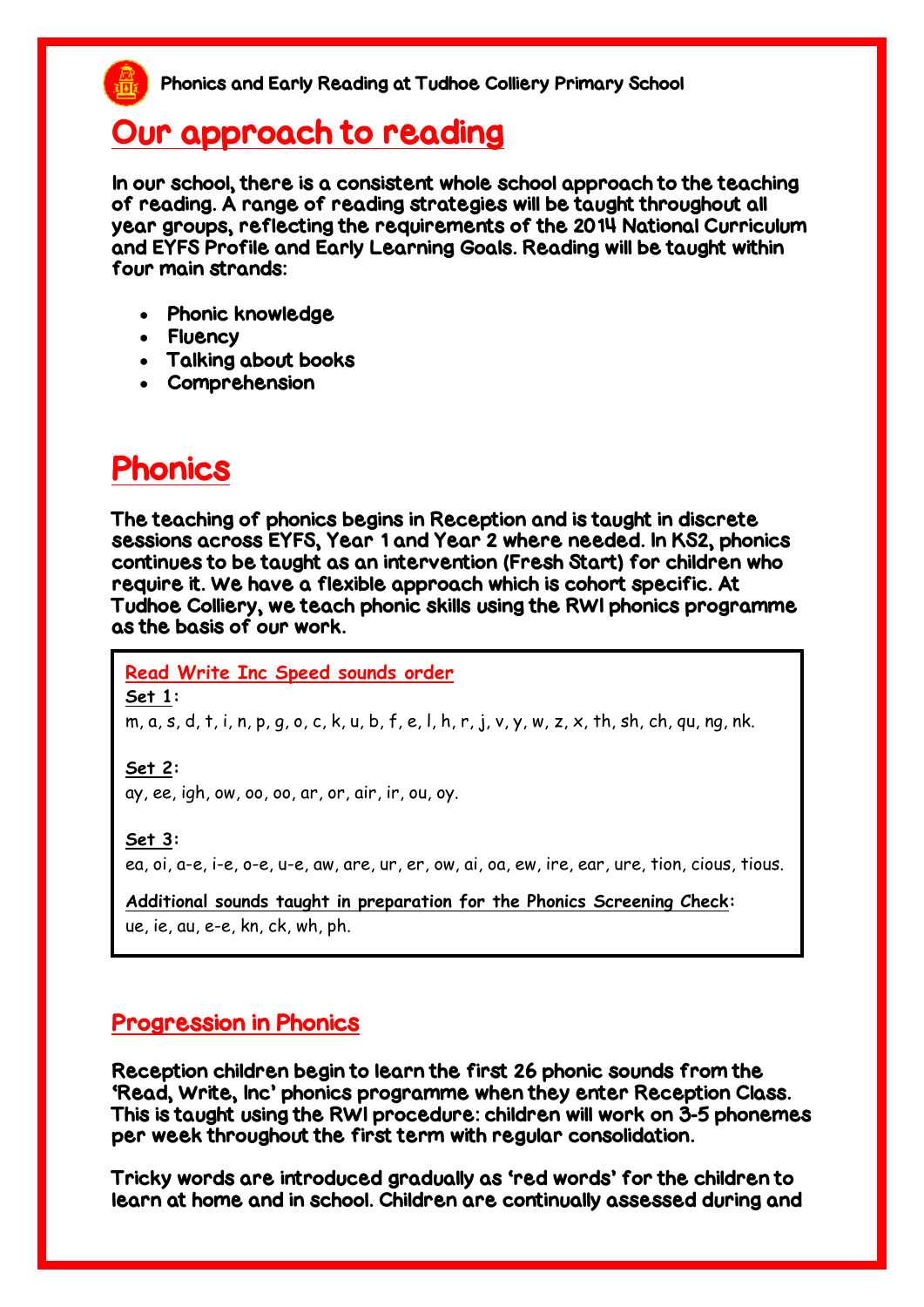

Phonics and Early Reading at Tudhoe Colliery Primary School

at the end of this period and if secure move on to Set 2 sounds as appropriate.

Additional intervention activities (one-to-one tutoring) will be in place for those children who are not secure with the Set 1 sounds to target any gaps in phonic knowledge so far.

Year 1: Children will continue to follow the programme into Year 1. This will be a focused, daily session. Children will be reassessed at the end of each half term and groups reorganised as appropriate.

Year 2: Children continue to follow the RWI programme into Year 2 if required. Children will be grouped and content will depend upon initial assessments of the children at the start of the year and throughout the year. Any children who did not pass the phonics test at the end of Year 1 will receive additional interventions to ensure they pass the test in Year 2.

Year 3: Children continue to follow the RWI programme into Year 3 if required. Children will be grouped and content will depend upon initial assessments of the children at the start of the year and throughout the year. Any children who did not pass the phonics test at the end of Year 1 or the re-sit will receive additional interventions to ensure they pass the test in Year 3.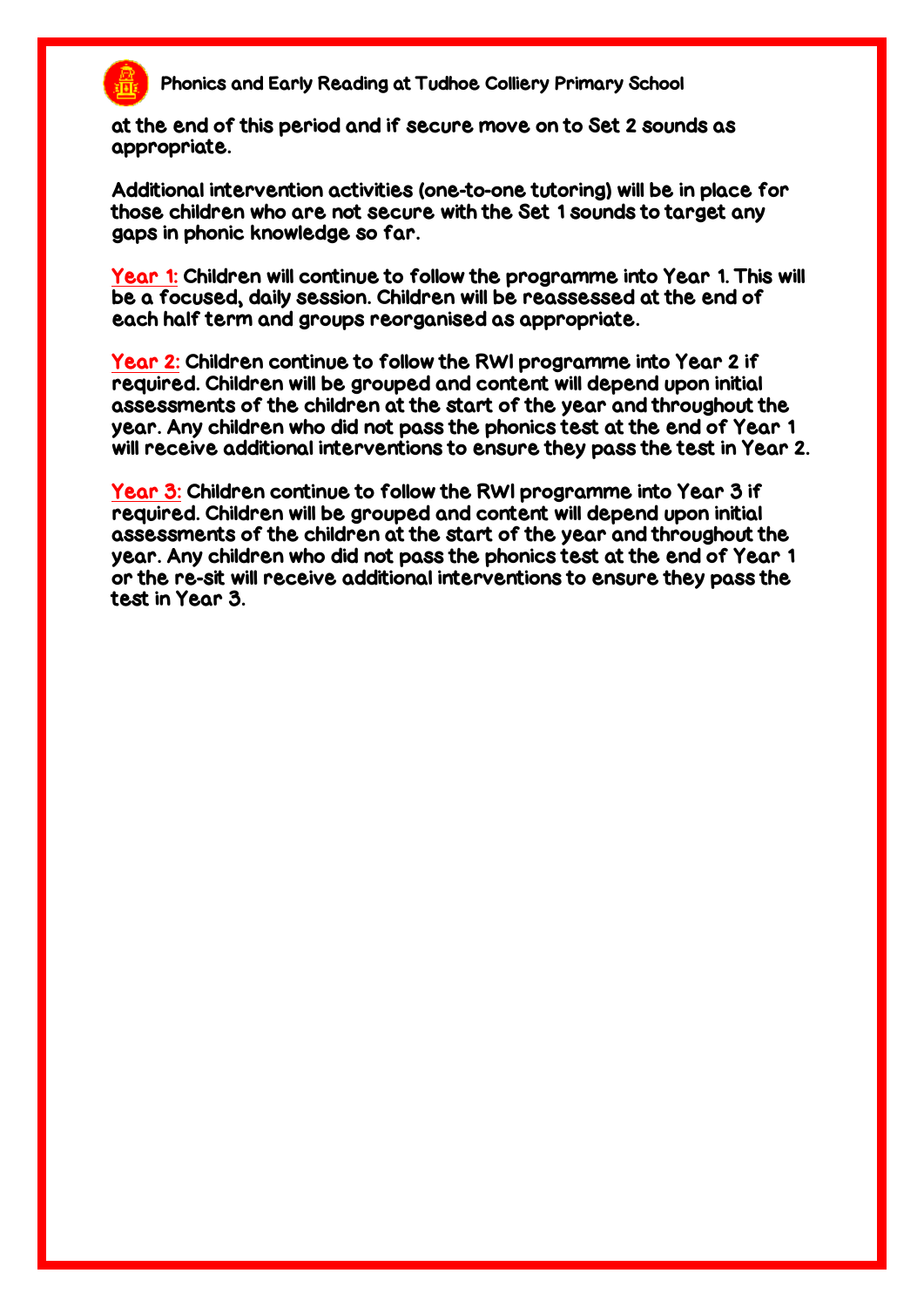

#### Term by Term Expectations:

| <b>Reception</b>  |                                                                                                                |                                                                                                                       |                                                                                                                       |                                                                                |  |
|-------------------|----------------------------------------------------------------------------------------------------------------|-----------------------------------------------------------------------------------------------------------------------|-----------------------------------------------------------------------------------------------------------------------|--------------------------------------------------------------------------------|--|
|                   | <b>End of Autumn</b>                                                                                           | <b>End of Spring</b>                                                                                                  | <b>End of Summer</b>                                                                                                  | <b>End of Reception:</b><br>• ALL children will be                             |  |
| <b>Expected</b>   | Children can read:                                                                                             | Children can read:                                                                                                    | Children can read:                                                                                                    | secure with Set 1<br>single sounds and                                         |  |
|                   | Set 1 single sounds (a-z)<br><b>Blend sounds into words orally</b>                                             | Set 1 Special Friends (sh, th,<br>ch, qu, ng, nk<br><b>Red Books</b>                                                  | Set 2 Sounds (ay, ee, igh, ow,<br>00, 00)<br><b>Green/Purple Books</b>                                                | <b>Special Friends</b><br><b>SOME</b> children will be<br>secure with some Set |  |
| <b>Above</b>      | Children can read:                                                                                             | Children can read:                                                                                                    | <b>Children can read:</b>                                                                                             | 2 sounds.                                                                      |  |
|                   | Set 1 Special Friends (sh, th,<br>ch, qv, ng, nk<br><b>Red Books</b>                                           | Set 2 Sounds (ay, ee, igh, ow,<br>00, 00)<br><b>Green/Purple Books</b>                                                | Set 2 Sounds (or, ar, air, ir, ou,<br>oy)<br><b>Pink</b>                                                              |                                                                                |  |
|                   | Year 1                                                                                                         |                                                                                                                       |                                                                                                                       |                                                                                |  |
|                   | <b>End of Autumn</b>                                                                                           | <b>End of Spring</b>                                                                                                  | <b>End of Summer</b>                                                                                                  | End of Year 1:<br>• ALL children will be                                       |  |
| <b>Expected</b>   | Children can read:                                                                                             | Children can read:                                                                                                    | Children can read:                                                                                                    | secure with Set 1, 2<br>and 3 sounds as well                                   |  |
|                   | Set 2 Sounds (or, ar, air, ir, ou,<br>oy)<br>Pink                                                              | Set 3 Sounds (ea, oi, a-e, i-e, o-<br>$e, v-e$<br><b>Yellow</b>                                                       | Set 3 Sounds (ea, oi, a-e, i-e, o-<br>e, u-e plus additional sounds<br>ue, ie, au, e-e, kn ck, wh, ph)<br>Yellow/Blue | as the additional<br>sounds<br>• SOME children will                            |  |
| <b>Above</b>      | Children can read:                                                                                             | Children can read:                                                                                                    | <b>Children can read:</b>                                                                                             | have finished the RWI<br>programme                                             |  |
|                   | Set 3 Sounds (ea, oi, a-e, i-e, o-<br>$e, v-e$<br><b>Yellow</b>                                                | Set 3 Sounds (ea, oi, a-e, i-e, o-<br>e, u-e plus additional sounds<br>ue, ie, au, e-e, kn ck, wh, ph)<br>Yellow/Blue | Set 3 Sounds (ea, oi, a-e, i-e, o-<br>e, u-e plus additional sounds<br>ue, ie, au, e-e, kn ck, wh, ph)<br><b>Blue</b> |                                                                                |  |
| Year <sub>2</sub> |                                                                                                                |                                                                                                                       |                                                                                                                       |                                                                                |  |
|                   | <b>End of Autumn</b>                                                                                           | <b>End of Spring</b>                                                                                                  | <b>End of Summer</b>                                                                                                  | End of Year 2:<br>• ALL children will have                                     |  |
| <b>Expected</b>   | Set 3 Sounds (ea, oi, a-e, i-e, o-<br>e, u-e plus additional sounds<br>ue, ie, au, e-e, kn ck, wh, ph)<br>Grev |                                                                                                                       |                                                                                                                       | finished the RWI<br>programme                                                  |  |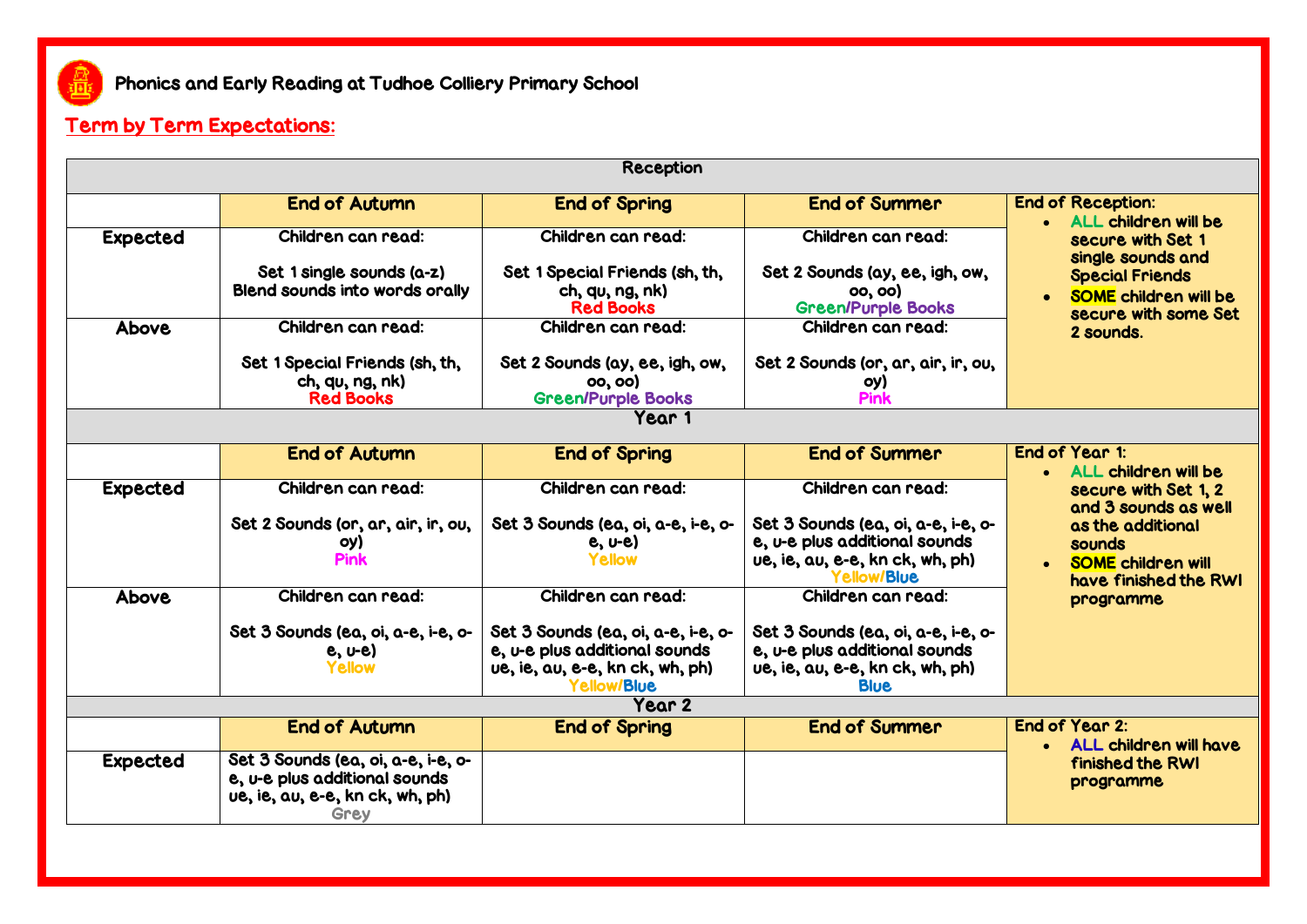#### Structure of a Phonics and Reading session:

All staff who deliver phonics sessions have received training in Read Write Inc. This helps ensure that our approach is consistent and effective.

In Reception, Year 1 and Year 2 sessions all follow the same format, starting with phonics and moving into applying their phonics to reading:

#### Part 1 **–** Phonics (10 to 12 minutes):

飍

| <b>Set 1 Phonics</b>                                                                                                                                                                                                                         | <b>Set 2 Phonics</b>                                                                                                                                                                                                                                                                                                                             | <b>Set 3 Phonics</b>                                                                                                                                                                                                                                                                                                            |
|----------------------------------------------------------------------------------------------------------------------------------------------------------------------------------------------------------------------------------------------|--------------------------------------------------------------------------------------------------------------------------------------------------------------------------------------------------------------------------------------------------------------------------------------------------------------------------------------------------|---------------------------------------------------------------------------------------------------------------------------------------------------------------------------------------------------------------------------------------------------------------------------------------------------------------------------------|
| Say the sound<br>$\bullet$<br>• Use the picture<br>cards (initial<br>sounds)<br>• Draw the picture                                                                                                                                           | Say the sound<br>$\bullet$<br>Talk through the<br>picture<br>Oral blending with the<br>$\bullet$<br>sound                                                                                                                                                                                                                                        | Say the sound<br>$\bullet$<br>• Talk through the<br>picture<br>Oral blending with<br>the sound                                                                                                                                                                                                                                  |
| Spot the new<br>$\bullet$<br>sound<br>• Review sounds at<br>speed<br>• Write the letter<br>• Speedy write (3<br>letters taught<br>previously)<br>• Oral blending                                                                             | Spot the new sound<br>$\bullet$<br><b>Review sounds at</b><br>speed<br><b>Word time activities:</b><br>Green words<br>(containing sound of<br>the day) using the<br>routine Special<br>Friends, Fred Talk,                                                                                                                                       | Spot the new sound<br>$\bullet$<br><b>Review sounds at</b><br>speed<br><b>Word time activities:</b><br>Green words<br>(containing sound of<br>the day) using the<br>routine Special<br>Friends, Fred Talk,                                                                                                                      |
| Set 1 is then followed<br>by Word Time (20<br>minutes)<br>• Review the sounds<br>• Oral blending<br>• Blending with<br>speed sound<br>cards<br>• Blending with<br>magnetic cards<br>• AFL Assessment:<br><b>Reading with</b><br>speed sounds | <b>Read the Word.</b><br>Multisyllabic words to<br>be used when<br>children are more<br>secure with the<br>sound.<br>Review green words<br>$-$ SF, FT, RTW<br>followed by 'Fred in<br>your Head' followed<br>by Speed Reading.<br><b>AFL Assessment:</b><br>Alien words<br><b>Spelling with Fred</b><br><b>Fingers</b><br><b>Spelling Review</b> | Read the Word.<br>Multisyllabic words to<br>be used when<br>children are more<br>secure with the<br>sound.<br>Review green words<br>$-$ SF, FT, RTW<br>followed by 'Fred in<br>your Head' followed<br>by Speed Reading.<br>• AFL Assessment:<br>Alien words<br>• Spelling with Fred<br><b>Fingers</b><br><b>Spelling Review</b> |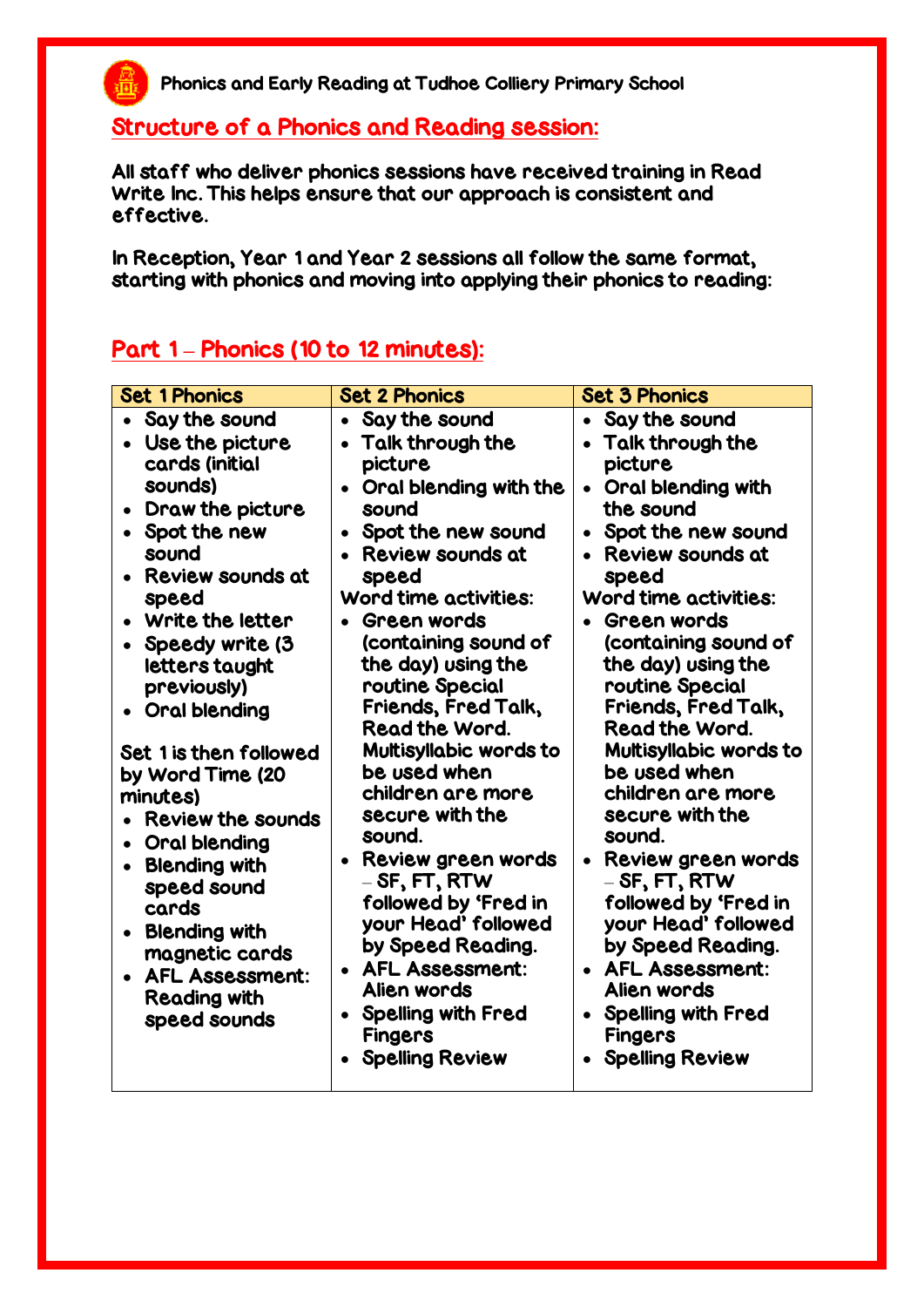

#### Part 2 **–** Reading (30-50 minutes, depending on the set):

Children will complete a Read Write Inc Book over a period of three days. This helps children build fluency with the text:

- Day 1: Focus on Accuracy
- Day 2: Focus on Fluency
- Day 3: Focus on Comprehension

#### Part 3 **–** Linked Text

Within each RWI reading sequence, children will be read linked texts by the adult leading their group. This gives them an opportunity to hear a quality text being modelled, promotes book talk and helps develop their vocabulary with a 'real text' linked to the RWI text they have been reading.

### Developing Book Talk/Daily Reading

In school, we have developed our timetable to allow a half hour Book Talk/Reading session. These sessions focus on the core Dream Reads or other quality texts to ensure all children are gaining an in-depth understanding of the books we want them to know and love. Activities can range from creating props to retell the story, prediction, exploring new vocabulary and language, immersing themselves in a sensory experience linked to the book, debating, story mapping and more.

In all classes, staff have received oracy training by Voice 21. This has allowed staff to develop talk in all subjects across the curriculum but is particularly important when teaching early reading. Children are taught how to talk, debate and express their opinions clearly. They are also taught how to engage in back and forth conversations. Activities can range from using sentence stems, talk detectives and discussion roles.

### Developing a Love of Reading

The texts we choose for home reading, class novels, book clubs and those we use in reading lessons, once children have completed RWI, are all geared around giving children experience of a range of genres and authors, broadening their reading diet and developing a love of reading.

We also have a specific 'Love Reading' session weekly where children can read a book of their choice independently or with another child. Children also have an opportunity during this time to read with children from other classes and also to recommend books to their peers. There is no set structure to the sessions and the only rule is that all activities undertaken must promote a love of reading.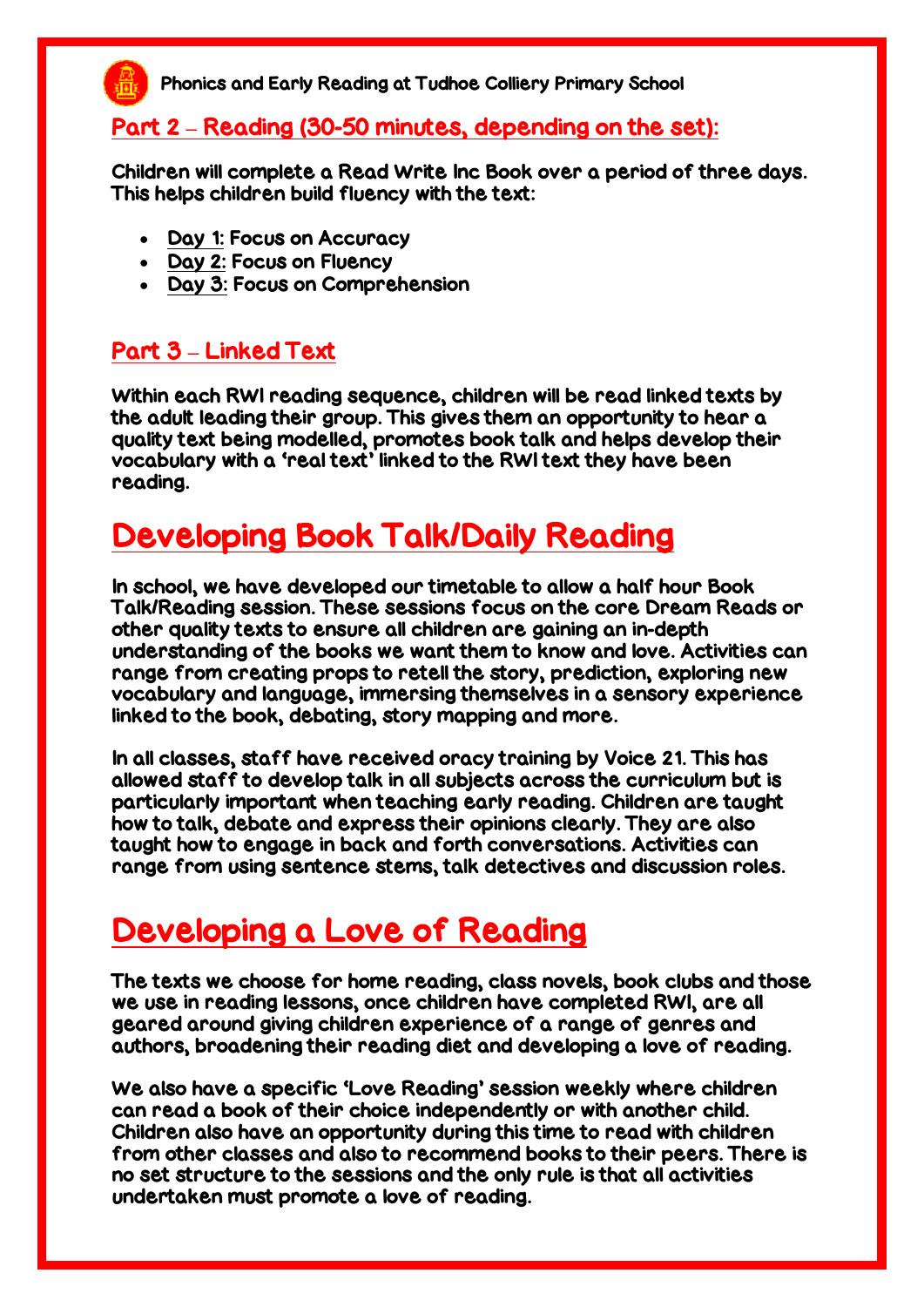### Finishing Read Write Inc

Once children have finished RWI, they move into daily reading lessons. In these lessons, we focus on children discussion and analysing quality texts. Work will build through the week with children having an opportunity to complete a range of activities linked to the texts being taught e.g. debate, personal responses to a text, paired responses, drama etc.

Children will have an opportunity to work with a range of texts including the class novel, poetry, newspapers, fiction and non-fiction. All opportunities are taken to develop a love of reading and children's awareness of authors and different genres. Wherever possible, when extracts are used, the full text will be made available for the children to read independently. A literature plan is in place across the school to ensure coverage and progression of texts being used.

Book Club: Once children have finished the RWI programme, they will have an opportunity to take part in a Book Club session with an adult each week. The focus of the session is to develop children's book talk including their ability to share their opinion and listen to others. The sessions also expose children to genres and authors that they might not choose to read independently. Children may also be set homework from Book Club to read a certain number of pages before their next Book Club lesson.

#### Timetabling

Reading lessons for Reception to Year 2 take place on mornings 9-9:50 with an additional half hour reading session during the day. Each class also has a 'Love Reading' session on a Friday and opportunities are taken to apply reading skills within afternoon lessons as much as possible.

### Assessment Preparation

While our reading curriculum is based around developing a love of reading and giving children an opportunity to read varied texts, we also

recognise our role in familiarising the children with the written format of assessments they will be taking at the end of Key stage 1. As a result, at regular intervals, children will have a mixed comprehension lesson with a previously unseen text. They will work through the questions together, discussing right/wrong answers, ways of phrasing questions, finding information in the text etc. We also have a common approach to written question and answer comprehension.

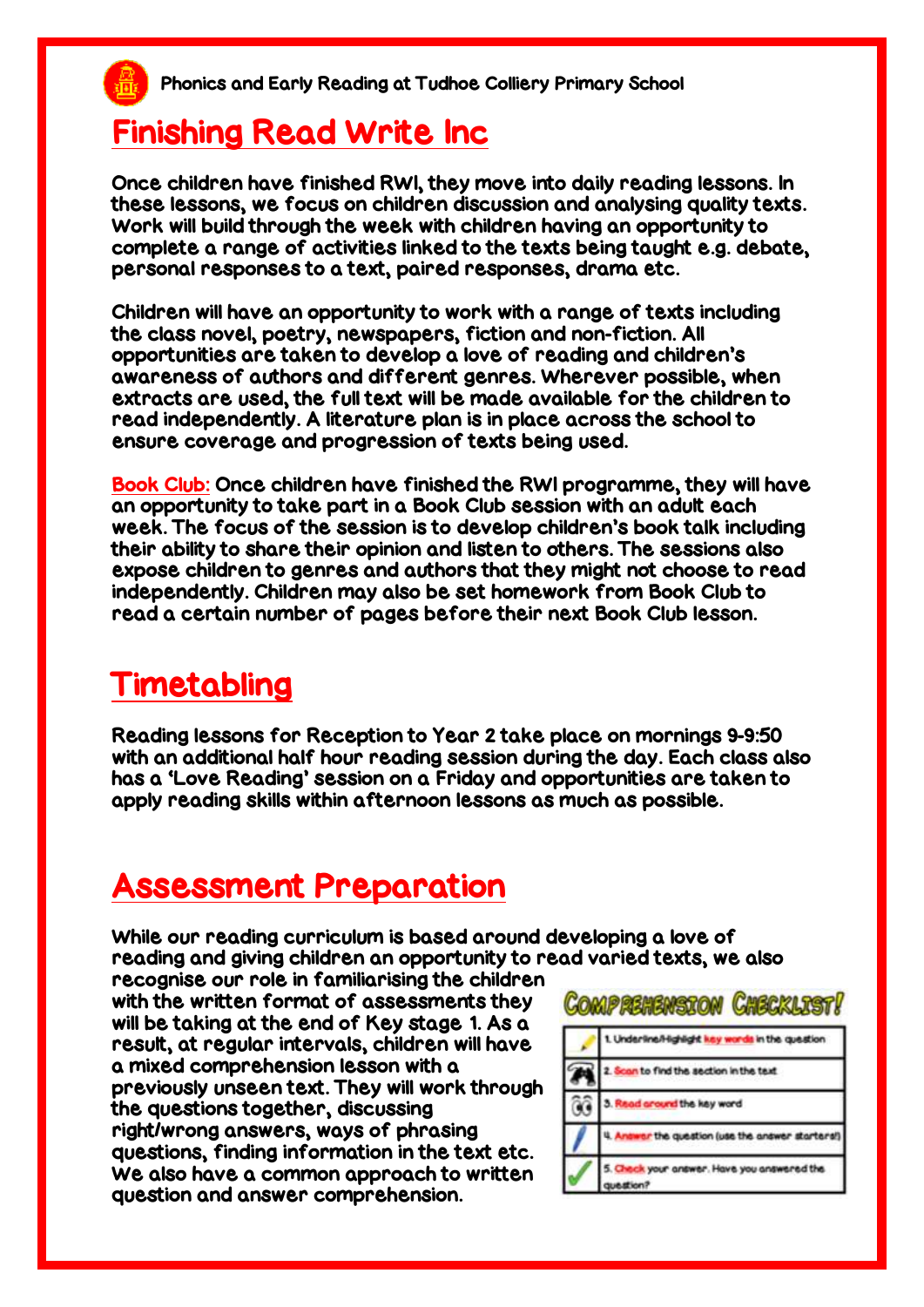To ensure that there is consistency across the school, each member of staff adopts the same approach when teaching comprehension and the checklist to the right is followed.

#### Assessment and Intervention

Reception: Children are baseline assessed on entering Reception using a RWI assessment and assessed regularly throughout the year with provision built around children's current needs. The children are also assessed using the Year 1 phonics check at the end of Reception.

Year 1: Children are assessed half-termly using the RWI phonics assessment and 3 times a year using the practice Phonics check materials and RWI alien word assessment materials (Nov, Feb, Apr). Phonics provision is then built around the areas identified on these assessments. Interventions in Year 1 have a phonics focus and are based around the RWI programme.

Year 2: Children are assessed on phonics half-termly and those still requiring phonics provision receive this provision daily. In Year 2, interventions can be phonics based/comprehension based.

#### Intervention

One-to-one Tutoring: All children working on the RWI programme are assessed half termly. Those children who are in our lowest 20% attaining group or need an extra boost are given one-to-one tutoring for 10-20 minutes daily. This works solely on the speed sounds and word time activities from the phonics lessons and is designed to be short and pacey.

Interventions are monitored and when tutors feel the children are secure in sounds they mark them on the children's individual progress sheets.

### Recovery Curriculum

Afternoon phonics: Due to the Covid-19 pandemic, children have some gaps in their phonics knowledge. Therefore, Rec, Y1 and Y2 are all taking part in a ten-minute, short speed sounds lesson every afternoon. This is run as a whole class and ensures that gaps in any phonic knowledge are filled and those children who have not moved onto a more advanced set due to fluency are still exposed to the sounds they need for the phonics screening check.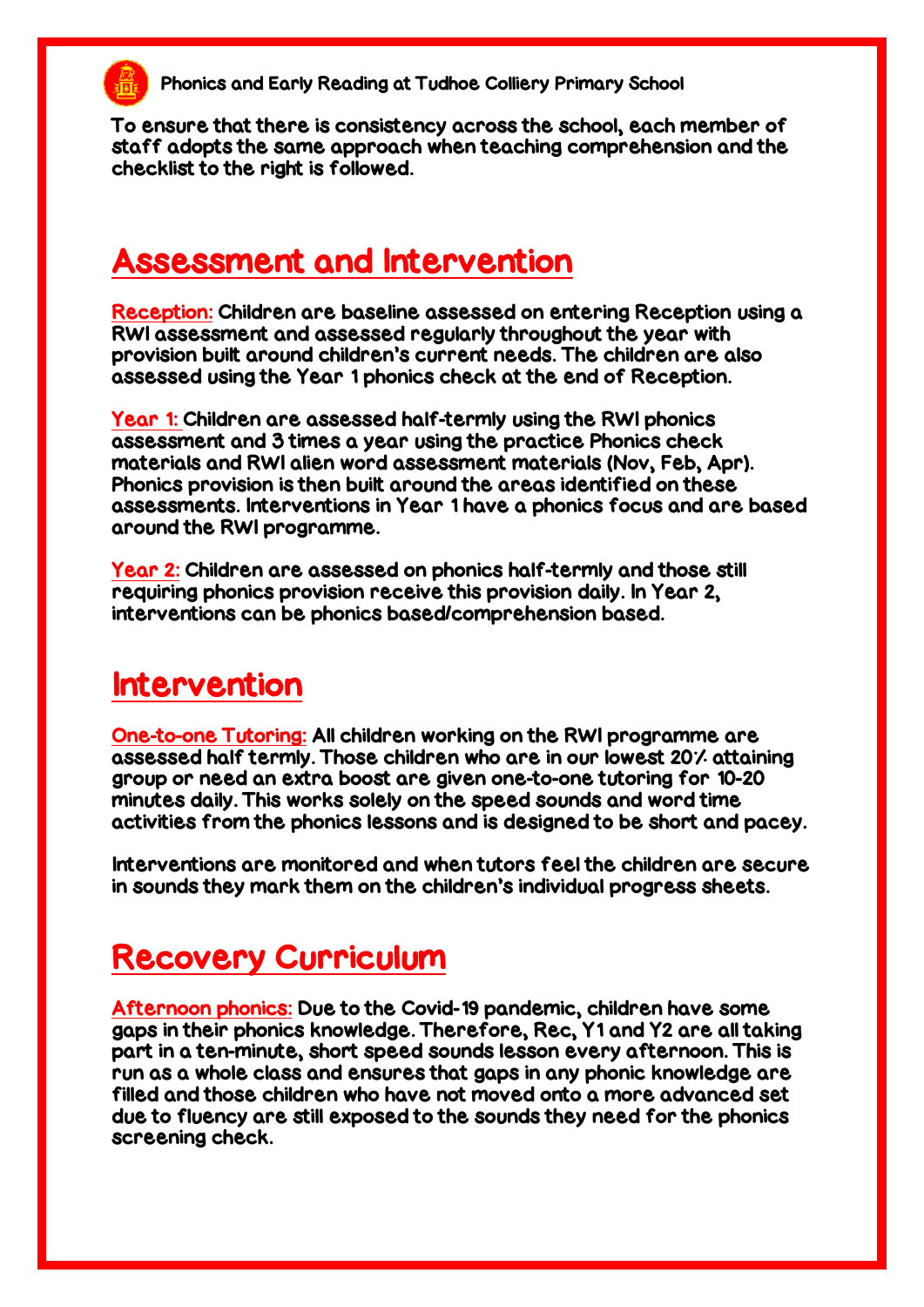#### Across the Curriculum

Opportunities are made wherever possible for children to apply their reading skills. Each class has quality non-fiction texts linked to their curriculum topics to give children an opportunity to read for information and apply the skills developed in their reading lessons. ICT in the classroom through laptops, iPads and interactive whiteboards will be available for children to access digitally written materials to support their learning in all curriculum areas.

# The Reading Environment

Each class at Tudhoe Colliery Primary School will demonstrate to children that books are valued, with areas for children to read a variety of texts, reflecting genres, cultures, gender and race. Books are banded according to their difficulty – more details are given in the Home Reading section. A respect for books will be fostered and modelled by all staff.

Year 2 will have a 'class novel' which their English and topic work will be linked to. It will be read daily with the children and additional copies will be available for the children to use during their English lessons.

Reception and Year 1 will be exposed to a variety of different stories and texts, which will be used to complement their English and topic teaching.

#### Involving parents

Reception: Prior to the children beginning their phonics teaching in Reception, parents are invited into school to learn about the way reading is taught in school and ways to support their child at home. We also run regular 'catch-up' sessions with parents at the end of Love Reading where parents can ask questions, share concerns and all the positives that are happening on their child's reading journey.

Reading Together (whole school): Throughout the school, classes hold termly 'Reading Together' sessions, where parents are invited into school to read with their child and also take part in a session to learn about an aspect of reading in school e.g. phonics, book club, reading plus, questioning etc.

Parents are encouraged to read with their children at home regularly, at least 4 times per week. Teachers discuss children's reading at home with parents at Parents' Evenings and on termly status reports.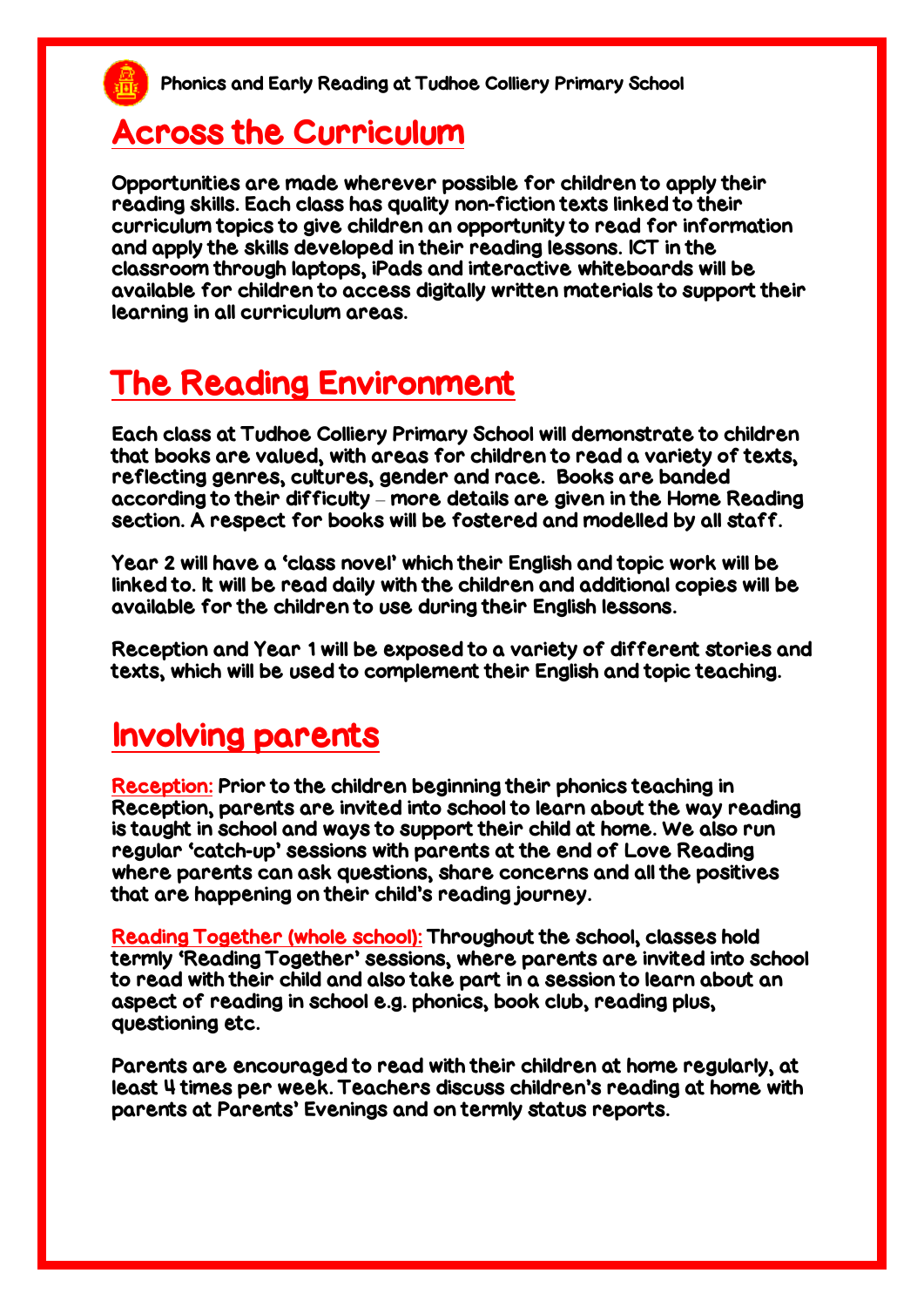### Home Reading

Phonics Books: For those children still working on RWI (Rec, Year 1 and some Year 2), our home reading books are closely matched to the phonics children have been working on in class. Children will take home a copy of the book they have been reading in their RWI lessons, as well as the corresponding RWI Book Bag Book.

- Books will be sent home on a Friday
- The focus of the books is on consolidation of sounds and developing reading fluency, therefore the books the children take home will always only contain sounds that children have been taught in class
- Children will be encouraged to re-read the same book to develop fluency

Dream Reads: In Reception, Year 1 and Year 2, children will also take a 'Dream Read' book home weekly. Dream Reads are our list of 40 books per class which we feel all children should have experienced during their time in that year group. While our phonics books are designed for children to read to their parents, our Dream Read Books have been selected for adults to read to the children. A full list of our Dream Reads is available on our school website. The Dream Read Books are also read regularly with our children within school.

eBooks: All pupils on the RWI programme are given an eBook login for the Oxford Owl website. Alongside their Book Bag Books and Dream Reads, staff assign an eBook matched to the sounds and book they have covered that week in their group. This provides an alternative way of exposing children to text and is a great way of engaging them/promoting a love of reading!

RWI Phonics lesson: Each week staff allocate a RWI phonics lesson based around a particular sound the children have been working on that week. This allows the children to consolidate their learning at home and also allows parents to see what children have been working on in school and the approach to phonics teaching.

Home Reading in Year 2: From Year 2, once children have finished RWI, they will be selecting books from our class libraries. Staff will have regular conversations with children about the books they are selecting and their reading preferences. Children will have opportunities to change their books daily.

### Reading Rewards

Reception and Y1: The children in Reception are going on a book hunt! They each have their individual maps through the woods and if they collect all 6 stickers in a half term, they will receive the prize book in the treasure chest at the end of the trail. Children who read 4 or more times